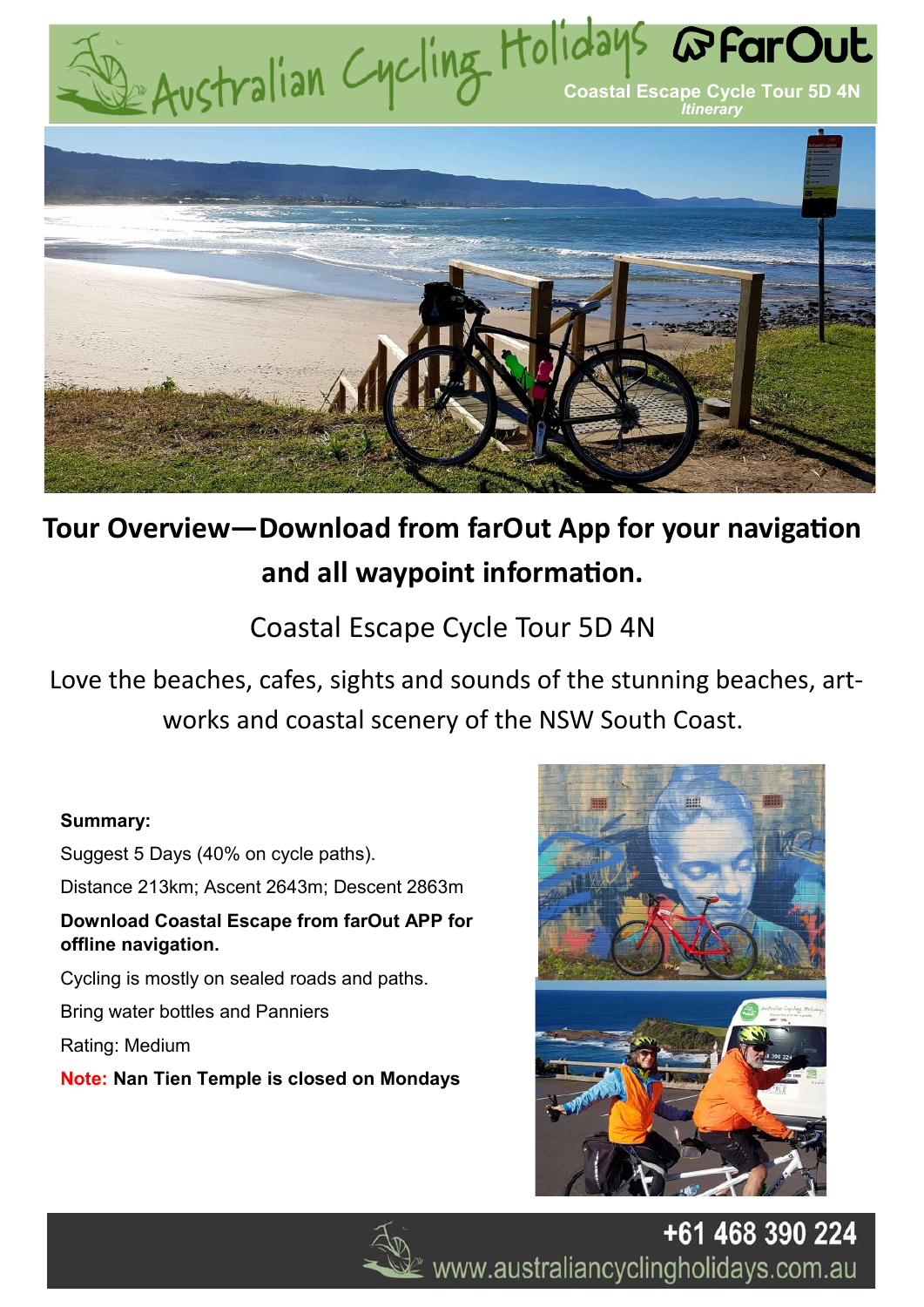

## **Coastal Escape Cycle Tour**

farOut App is designed so that you can create and enjoy your own cycle tour, rail trail, day ride or gravel road adventure using the information that the app provides. To get you started we have put together some Itineraries for rides you might like to do yourself.

The Coastal Escape Cycle Tour is in one of our many farOut APP networks—the **NSW - South and ACT Network**. Read the attached tour description and suggested Itinerary.

For 7 years we have been successfully running Australian Cycling Holiday tours in Gippsland and the NSW South Coast. Now we are excited to offer these tours using the farOut APP so you can plan and create your own cycling tour.

## **Getting Started:**

Download the app from your Apple or Android store, open it up, search for cycle routes by pressing the cyclist top left and search **NSW - South and ACT network** Then purchase the ride.

Your **Coastal Escape Cycle Tour** will be available within the **NSW - South and ACT network**. Which means you will get >3200km of rideable roads, paths and trails.

**The Block-Berry** is free so take a look!

## **farOut APP gives you:**

- I. The route on quiet roads and cycle paths. With offline navigation. Like an electronic guide book.
- II. Elevations, Distance to next waypoint eg water / accommodation etc
- III. Location of accommodation, food, water, points of interest.
- IV. Location of transport that will take you and your bike
- V. Tells you the road surface and type. Gravel or sealed / path or road.
- VI. Allows you to break your journey into day stages using the 'create Custom Route' Function
- VII. The Networks allow you to choose your ride. When you get used to the app you can either ride the suggested rides or modify them using the network. Or you can create your own route. Its easy to do with videos to tell you how.

## **farOut App cycling is mapped by Cyclists for Cyclists.**

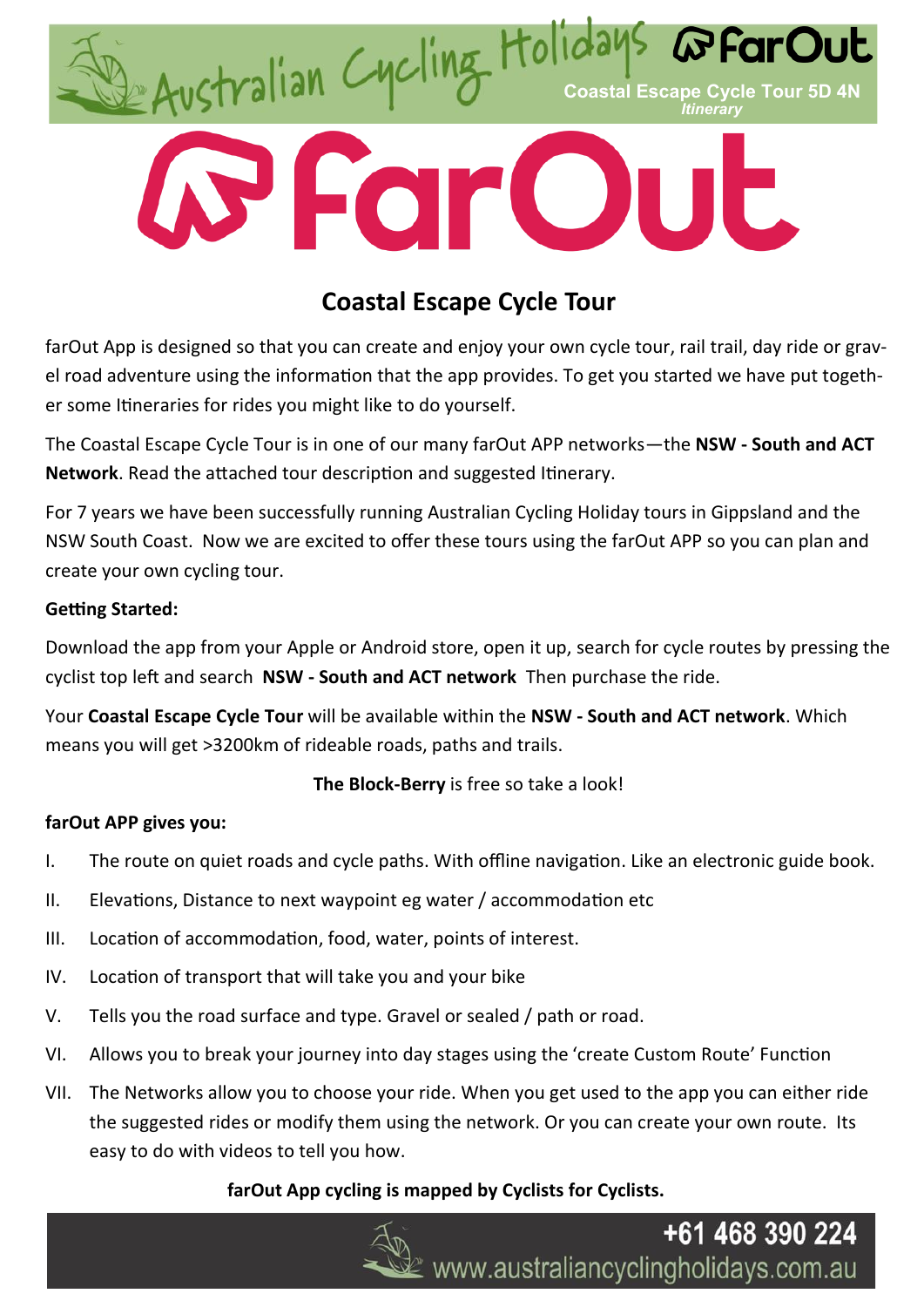# E Australian Cycling Holidays **@FarOut** *G* Far Out *Itinerary*

## **Waterfall to Wollongong - 47km Cycle**

#### **The Ride**

- Start early with a lovely cycle through the Royal National Park and along the Hacking River before climbing to the Illawarra Escarpment. From Stanwell Park at the top of this 170m climb, you will be rewarded with fantastic views down the coast.
- Your route then takes you down to the ocean and a dramatic road that follows the narrow strip of coast between the mountains and the sea. This section is on road, but can be shortened at any time by using the nearby train.
- Shortly after crossing the Sea Cliff Bridge, you have one more (shorter) hill before you join the Cycle Path, a lovely gentle path which takes you right into Wollongong via the beaches, lagoons and waterways of this lovely stretch of coastline

#### **We Love**

- The escarpment from the Sea Cliff Bridge
- A swim at a beach pools or surf between the flags.

#### **Food**

There are lots of fabulous cafés and restaurants along the route suitable for lunch, as well as plenty of take-away options if you prefer to picnic in a park or by the beach.

## **Fun Fact**

- The Sea Cliff bridge is a great viewing platform for migrating whales heading north/south from May to Nov.
- The Royal National Park is the second oldest national park in the world after Yellowstone.

## **Your Wollongong Accommodation**

Wollongong has loads of accommodation.

Novotel Northbeach Wollongong

2-14 Cliff Rd, North Wollongong (02) 4224 3111



Stunning ocean views, spacious light filled rooms and a reputation for exceptional service has made Novotel Wollongong Northbeach one of New South Wales most popular getaway.

On the water's edge, just footsteps from the golden sands of North Wollongong Beach, you will have breakfast and a welcome drink include in your package. The hotel is close by cafes, local attractions and the CBD.





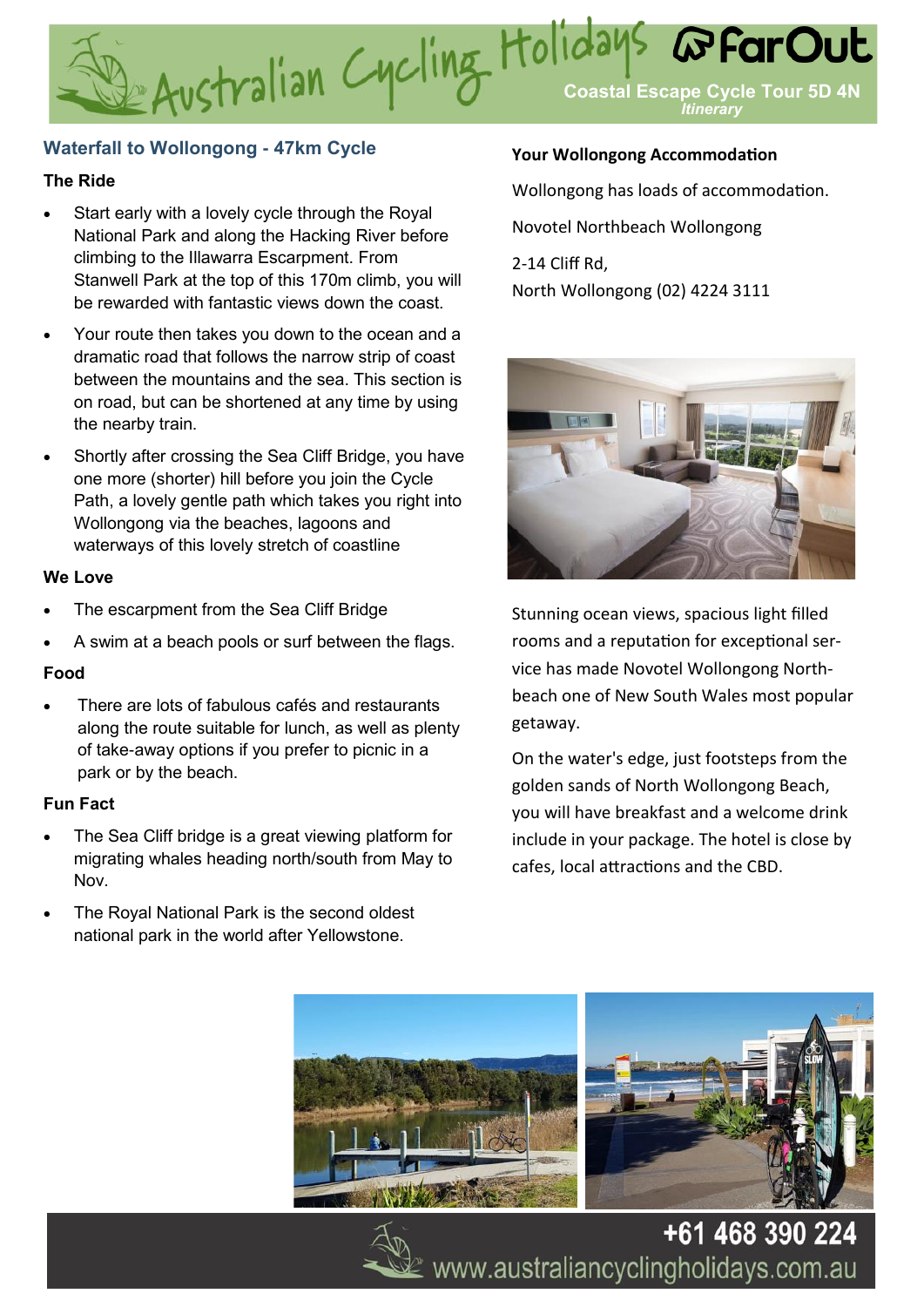## **Wollongong to Kiama - 48km Cycle**

### **The Ride**

- Today is almost completely on bike paths. Start with a short cycle around the lovely Boat Harbour at Wollongong,
- Explore the Nan Tien Temple. Here you can wander through the temples and gardens, or stop for refreshments at the lovely tea house.
- Then cycle down to Lake Illawarra, following the shoreline once the cycle path re-joins the coast. The pretty Shellharbour Village is a great place for lunch, with plenty of cafés.
- Cycle through mangrove swamps to the mouth of the Minnamurra River, along the very dramatic landscape and headlands into Kiama. This section is very hilly, but stunning. Enjoy the beaches and hidden bays.
- We suggest taking train from Kiama to Gerringong to avoid busy Princes Highway.

#### **We Love**

- The wild headlands of the Kiama coastline
- Nan Tien Temple, the largest Buddhist Temple in the Southern Hemisphere.

#### **Food**

- The Dew Drop Tea house or the Dining Hall at Nan Tien Temple.
- Cafes at Shellharbour

#### **Fun Fact**

- The Kiama Blowhole is the largest in the world and was seen by George Bass in 1797.
- Bombo is derived from "Thumbon", the name of a renowned headman and warrior born in this district.

#### **Your Gerringong Accommodation**

Gerringong and Kiama both have lots of accommodation, cafes and supermarket.

Park Ridge Retreat

139 Belinda St, Gerringong (02) 4234 1000 https://www.parkridgeretreat.com.au/



Take the train Gerringong with your bike. Park Ridge Retreat is right in the centre of Gerringong. We love the art! The rooms are spacious, clean and comfortable, well furnished, dinner at the onsite restaurant is excellent, SBS Chill in the wide corridors great.

A short stroll along the ridge, is a scenic outlook and access to the whale watching platform, affording breathtaking views of the ocean, surrounding parkland and the rugged and dramatic coastlines of Boat Harbour and Werri Beach.

Guests can enjoy the established gardens and the BBQ area, complementary WiFi.





+61 468 390 224 www.australiancyclingholidays.com.au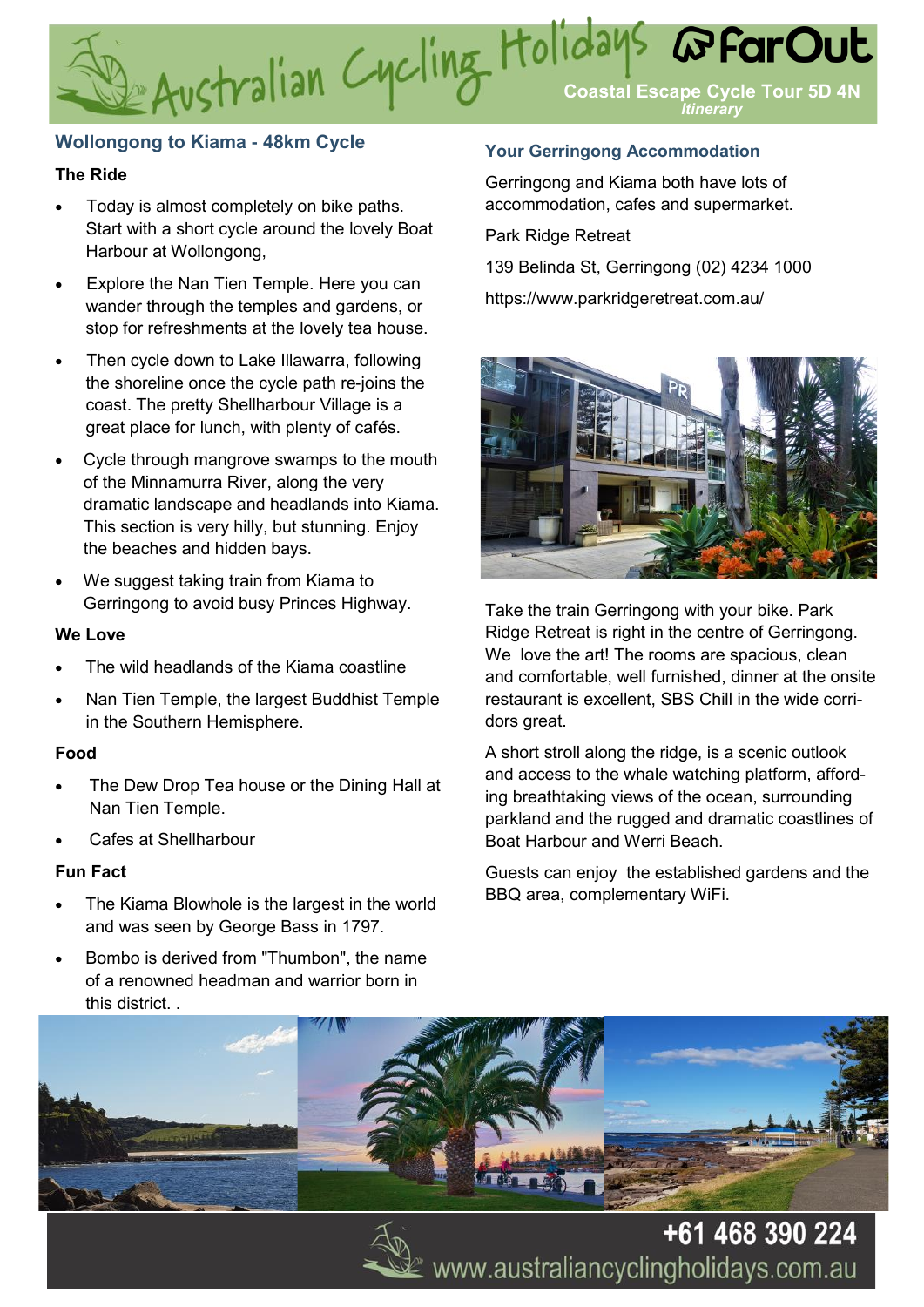## **Gerringong to Nowra - 43km Cycle**

#### **The Ride**

- Start cycling to Gerroa, with great views along the way. There is a club at the top of the hill and a café at the bottom of the hill, both good for a break.
- Explore the historic township of Berry with lots of beautiful options for lunch. If you like you can take on The Block - our free ride which starts and ends in Berry. You might need an extra day for this.
- From Berry, you head out along country roads taking the back way to the Shoalhaven River. Two Figs Winery is directly on your route, or a small detour will take you to Coolangatta Estate and Mountain Ridge Wines.
- After the Two Figs Winery, you follow a flat but slightly busy road along the river into Nowra, joining a cycle path when you get to the Bombaderry roundabout.

#### **We Love**

- The historic township of Berry with its antique shops, collectables, art galleries and cafes.
- The fabulous views across the Shoalhaven from the hills at Two Figs Winery.

#### **Food**

There are no food or water stops between Berry and Nowra (except the wineries but these are not open every day), so please ensure that you have plenty of refreshments with you.

#### **Fun Fact**

• Charles Kingsford Smith departed from Seven Mile Beach in 1933 - in the aircraft called Southern Cross - to establish the first commercial aerial link with New Zealand.



#### **Your Nowra Accommodation**

There are lots of cafes, supermarkets and accommodation in Nowra.

#### **Nowra Quest**

130 Kinghorne St Nowra

02 4421 9300



Quest Nowra is within a 5 minute walk from the centre of town where you will find major supermarkets, retail outlets and dining venues.

The well-appointed Studio is flooded with natural light, and provides a stylish, open-plan space to unwind and relax. Offering a comfortable king bed, apartment-controlled heating/air conditioning, kitchenette with cooktop, bar fridge, toaster, kettle and microwave, ensuite bathroom with amenities and hair dryer, desk, LCD TV with streaming capabilities, and high-speed internet access. Guests can access the in-house gym and alfresco BBQ area.



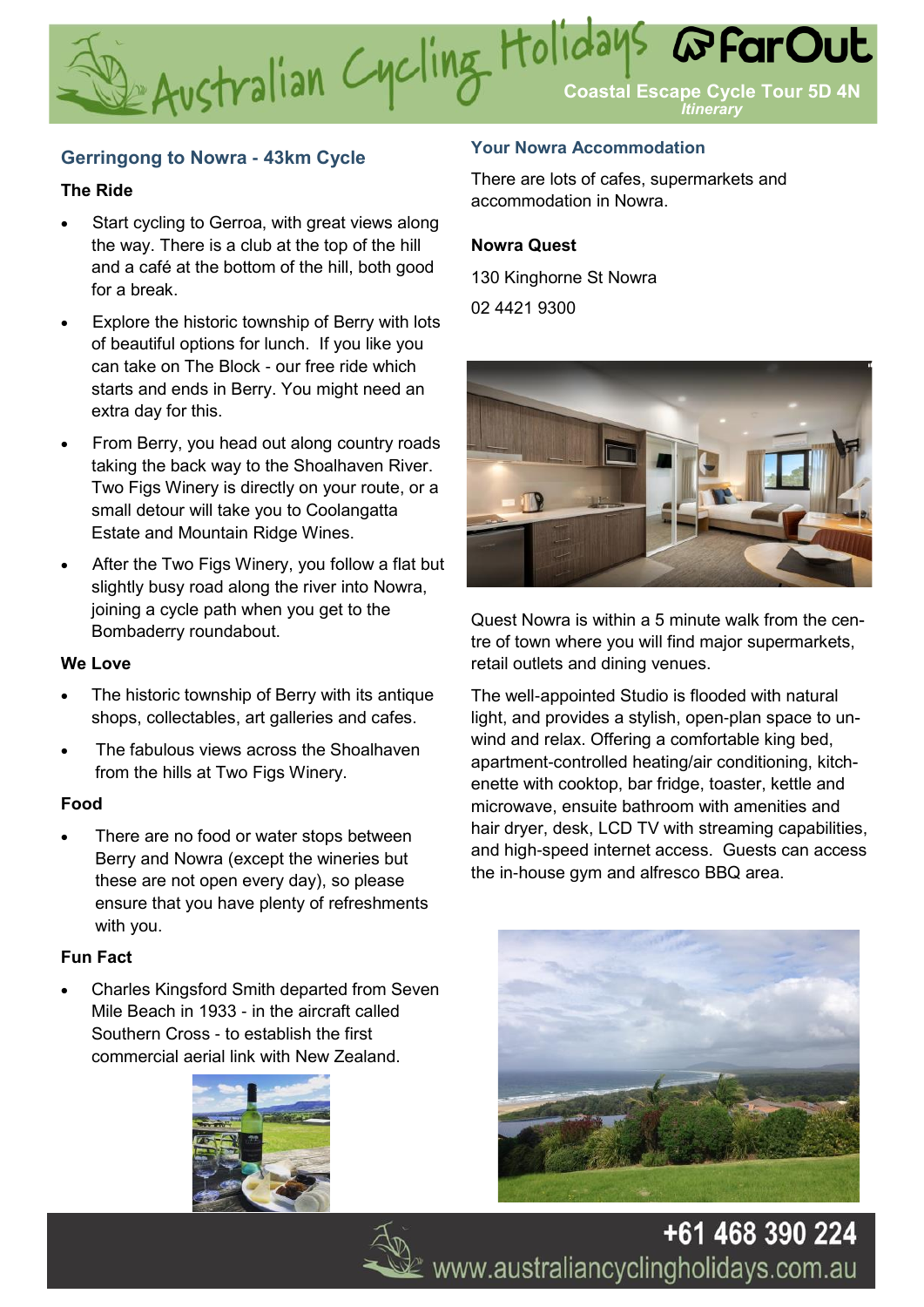## **Nowra to Huskisson - 40km Cycle**

#### **The Ride**

- Today you cycle to Huskisson via a lovely back country route we are sure you will enjoy. Look out for kangaroos along the way!
- In Nowra, you cycle past the lovely old Meroogal House, and on the road out of Nowra, you pass the Fleet Air Arm museum, which is very interesting and a great place for a breather.
- At the top of the Naval Base you will find a lovely little road on your left. Now it's time for a wonderful downhill ride to Huskisson and Jervis Bay. Enjoy the view and the cycle!
- As you head into Huskisson you will cycle past the Lady Denman Maritime Museum

#### **We Love**

The views along the quiet little roads - watch out for the kangaroos.

#### **Food**

• Please note that there are no locations for food between Nowra and Huskisson. Therefore we advise taking a picnic lunch with you or you might have a lovely snack on the Shoalhaven river in Nowra before you set out.

#### **Fun Fact**

• Britain, Australia and the United States conducted aerial operations from the Nowra site throughout the Second World War, and nearby at St Georges Basin and Jervis Bay. They still do today.

#### **Your Huskisson Accommodation**

There is a supermarket, cafes and lots of lovely accommodation in Huskisson. Good camping as well.

#### **Jervis Bay Motel**

41 Owen St, Huskisson NSW 2540

(02) 4441 5781



Jervis Bay Motel is in the main street and you can walk to restaurants, the quirky theatre, shops and the pristine beaches.

We will book you the Queen Room with Balcony and ocean view . It is a renovated room with queen bed, lounge and your own private balcony looking over the beautiful Jervis Bay. Ensuite and all amenities. Free Wifi, reverse-cycle air conditioners and digital flat-screen televisions with Foxtel. Tea & coffee making facilities, microwave and toaster available on demand.